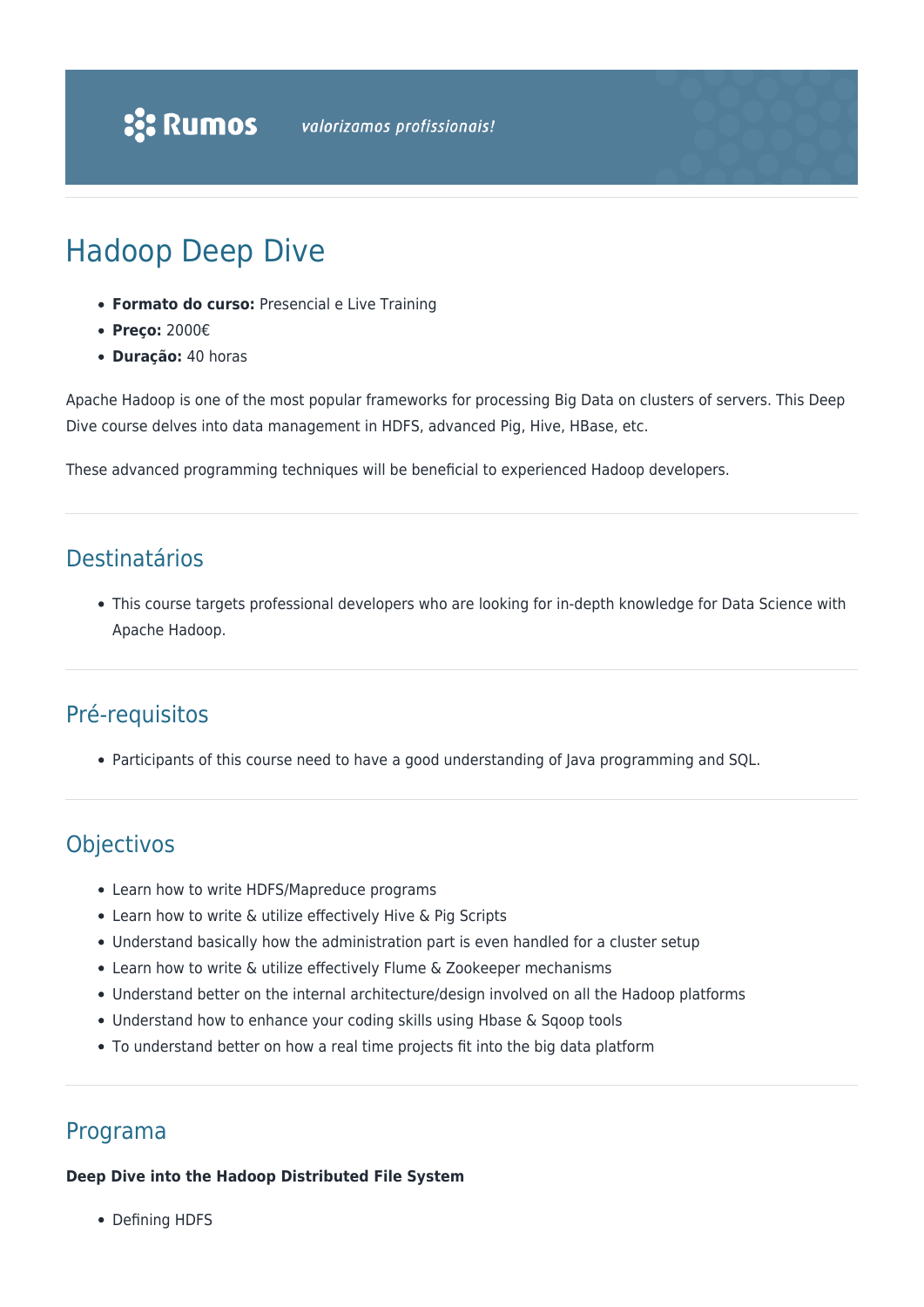- Deep dive into the HDFS architecture
- NameNode internals
- DataNode internals
- Quorum Journal Manager (QJM)
- HDFS high availability in Hadoop 3.x
- Data management
- HDFS reads and writes
- Managing disk-skewed data in Hadoop 3.x
- Lazy persist writes in HDFS
- Erasure encoding in Hadoop 3.x
- HDFS common interfaces
- HDFS command reference

#### **YARN Resource Management in Hadoop**

- Architecture
- YARN job scheduling
- FIFO scheduler
- Capacity scheduler
- Fair scheduler
- Resource Manager high availability
- Node labels
- YARN Timeline server in Hadoop 3.x
- Opportunistic containers in Hadoop 3.x
- Docker containers in YARN
- YARN REST APIs
- YARN command reference

#### **Internals of MapReduce**

- Deep dive into the Hadoop MapReduce framework
- YARN and MapReduce
- MapReduce workflow in the Hadoop framework
- Common MapReduce patterns
- MapReduce use case
- Optimizing MapReduce

#### **SQL on Hadoop**

 $\bullet$  Hive

#### **Real-Time Processing Engines**

- Spark
- Storm

#### **Widely Used Hadoop Ecosystem Components**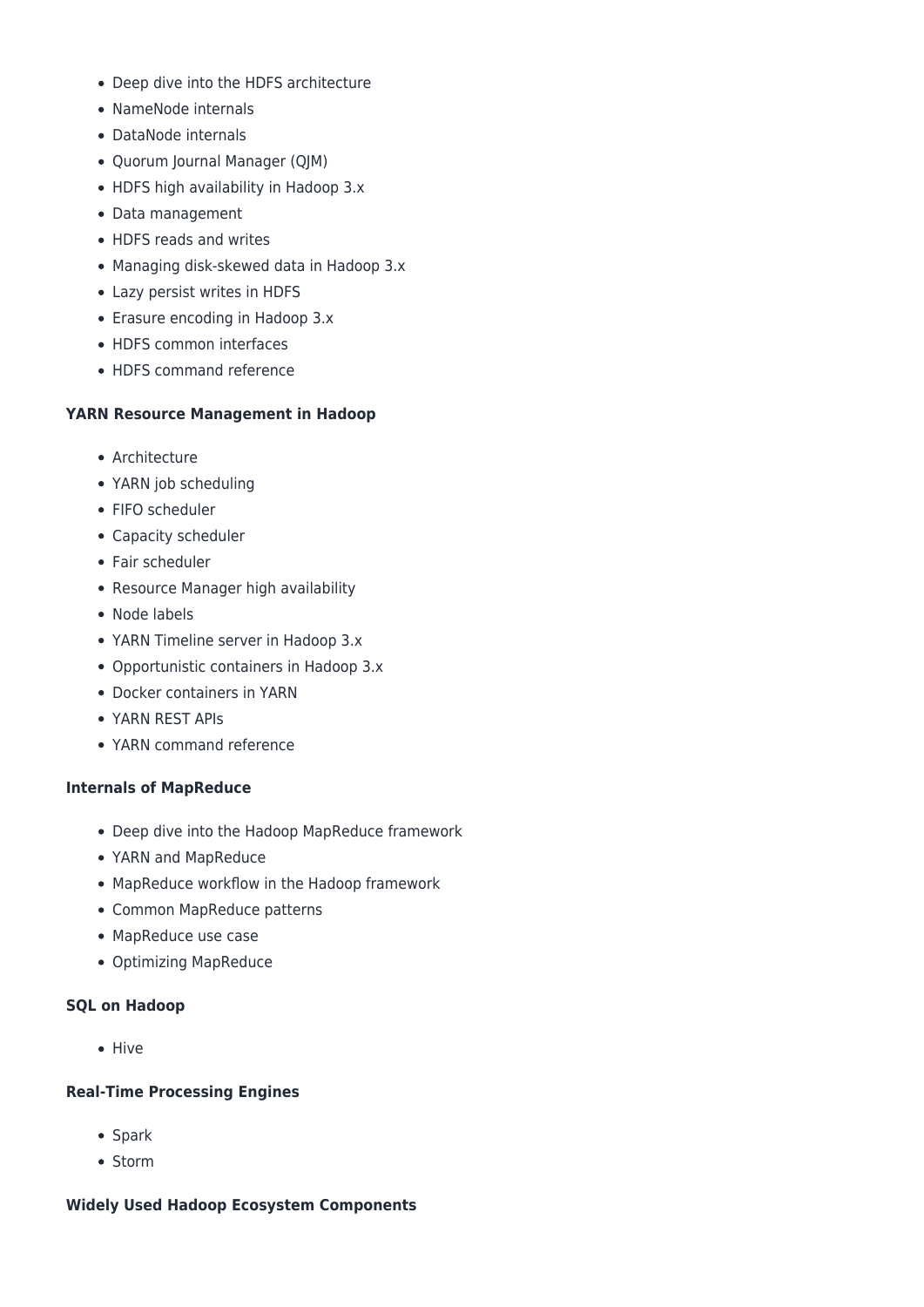- $\bullet$  Pig
- HBase
- $\bullet$  Kafka
- Flume

# **Designing Applications in Hadoop**

- File formats
- Data compression
- Serialization
- Data ingestion
- Data processing
- Common batch processing pattern
- Airflow for orchestration
- Data governance

# **Real-Time Stream Processing in Hadoop**

- What are streaming datasets?
- Stream data ingestion
- Common stream data processing patterns
- Streaming design considerations
- Micro-batch processing case study
- Real-time processing case study

# **Machine Learning in Hadoop**

- Machine learning steps
- Common machine learning challenges
- Spark machine learning
- Hadoop and R
- Mahout
- Machine learning case study in Spark

# **Hadoop in the Cloud**

- Introduction to Cloudera
- Logical view of Hadoop in the cloud
- Network
- Managing resources
- Data pipelines
- High availability (HA)

# **Hadoop Cluster Profiling**

- Benchmarking and profiling
- HDFS
- NameNode